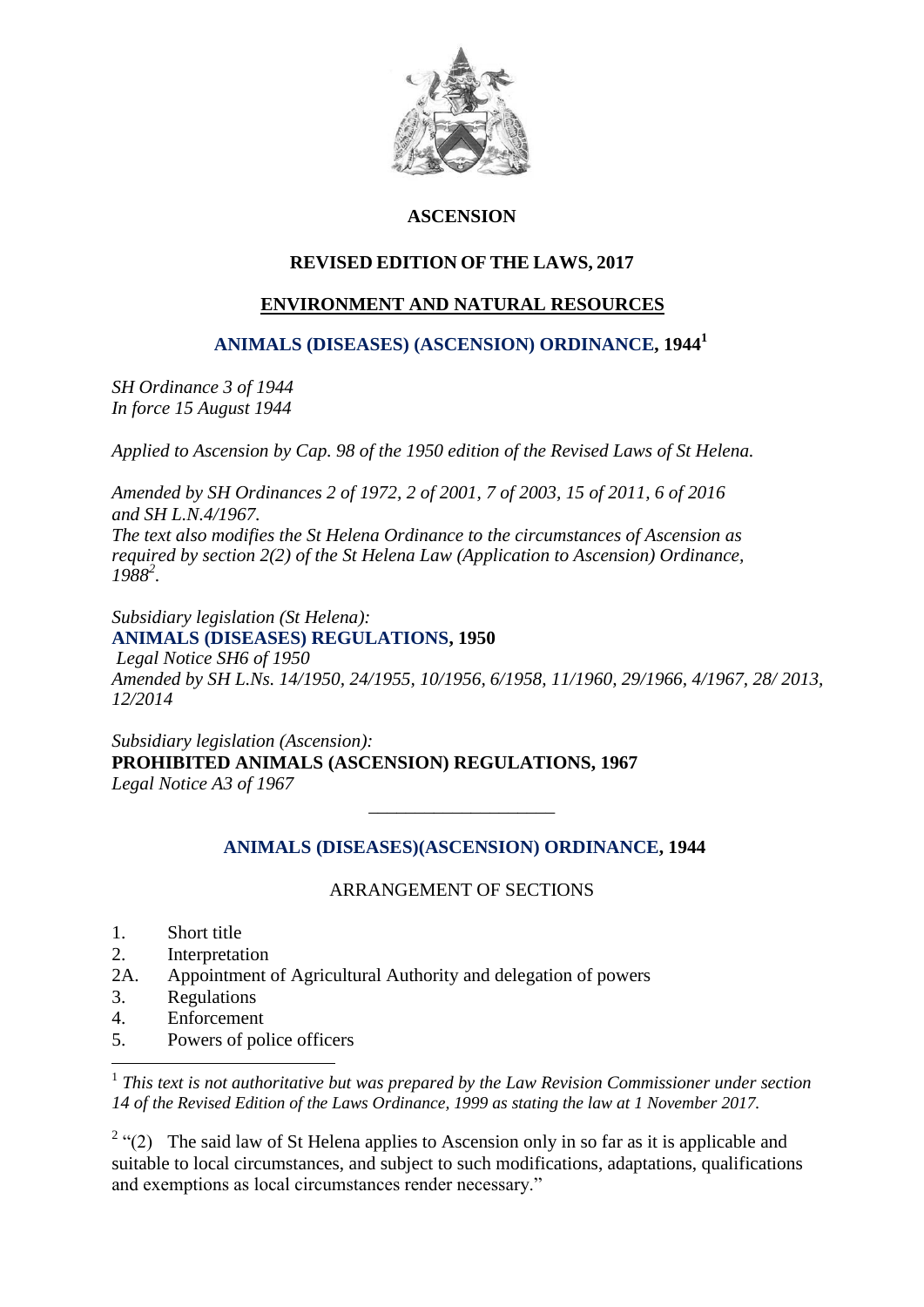- 6. Powers of authorised officers and Inspectors
- 7. Penalties for offences
- 8. Offences

AN ORDINANCE to control contagious diseases in animals.

#### **Short title**

**1.** This Ordinance may be cited as the Animals (Diseases)(Ascension) Ordinance, 1944.

## **Interpretation**

**2.** In this Ordinance, unless the context otherwise requires—

- **"Agricultural Authority"** means the person appointed by the Governor under section 2A;
- **"animals"** includes all beasts, birds, reptiles, fishes and insects, and the young, eggs and semen thereof;
- **"authorised officer"** means the Agricultural Authority and any person to whom authority is delegated under section 2A;
- **"carcase"** includes part of a carcase, and the meat, bones, hide, skin, hoofs, horns, offal or any part of an animal separately or otherwise, or any portion thereof;
- **"Inspector"** means a veterinary officer, customs officer, environmental health officer and any other person appointed as an Inspector by the Agricultural Authority.

## **Appointment of Agricultural Authority and delegation of powers**

**2A. (1)** The Governor may by notice in the *Gazette* appoint a public officer to be the Agricultural Authority for purposes of the administration of this Ordinance.

**(2)** The functions of the Agricultural Authority, other than the appointment of an Inspector, may be performed by any other public officer authorised by the Agricultural Authority in that behalf and acting in accordance with any general or special directions the Agricultural Authority gives from time to time.

## **Regulations**

**3. (1)** The Governor may, for the purpose of preventing the introduction of disease into Ascension, or the communication of disease, make regulations -

- *(a)* prohibiting or controlling the importation of animals or any specified kind of animal into St Helena; and
- $(b)$  for the control, seizure, detention and disposal (including slaughter) of any animals within Ascension.

**(2)** The powers conferred by subsection (1) include the power to make regulations for—

- *(a)* prescribing the powers and duties of the Committee;
- *(b)* prescribing the duties of the Agricultural Authority and Inspectors;
- *(c)* prescribing and regulating the burial, disposal or treatment of carcases of animals slaughtered under any regulations made under this Ordinance, or dying while suspected of any disease;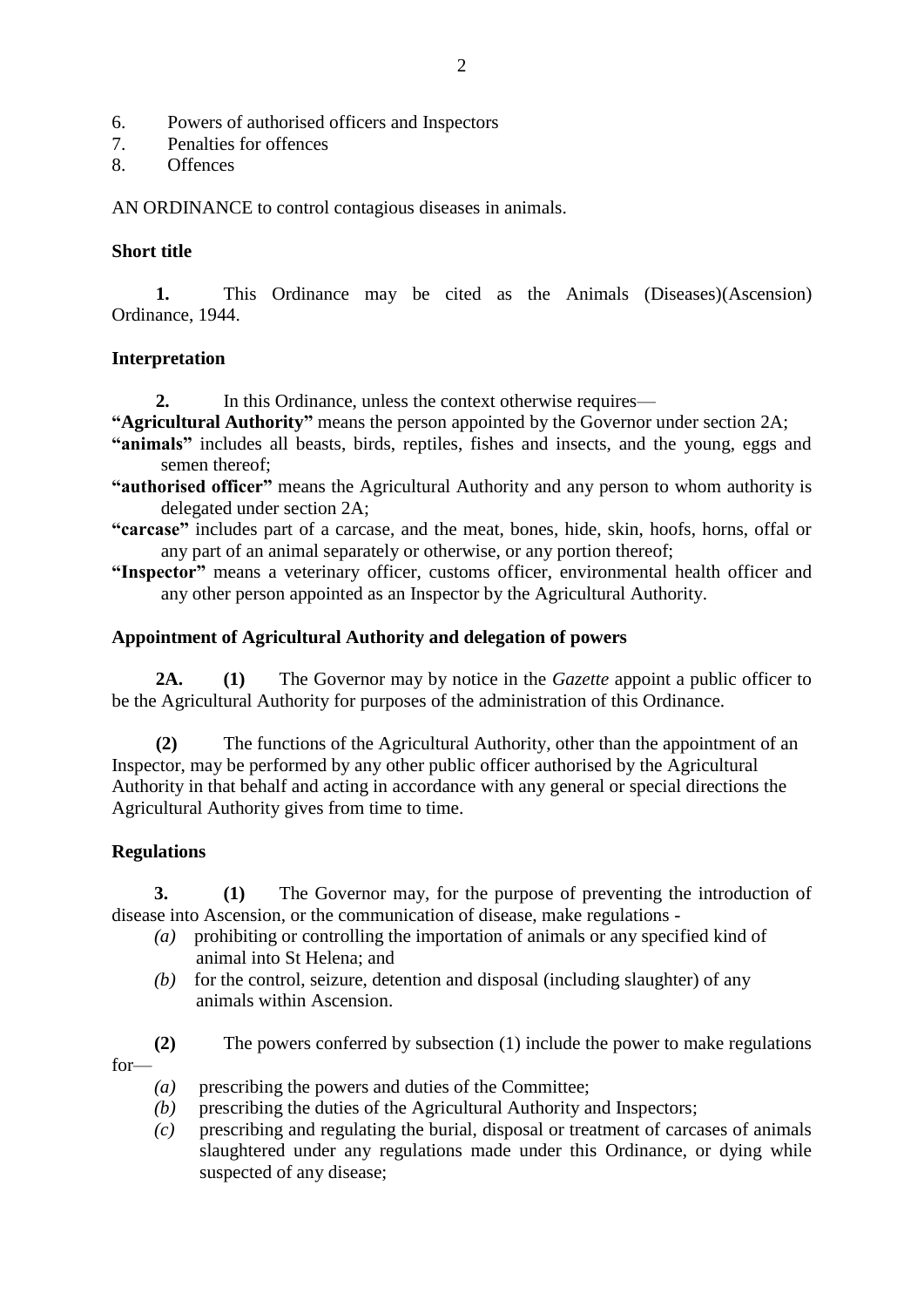- *(d)* prohibiting or regulating the sending or carrying of dung or other thing likely to spread disease;
- *(e)* prescribing or regulating the disinfection of any place occupied or filled by an animal slaughtered on account of or suspected of any disease;
- *(f)* prescribing and regulating the payment of fees or charges, and the recovery of expenses, in connection with the administration of this Ordinance.

#### **Enforcement**

**4.** Any police officer and any Inspector appointed under this Ordinance must, subject to the general directions of the Agricultural Authority, enforce the provisions of this Ordinance and of every regulation made under it.

## **Powers of police officers**

**5. (1)** If a person is seen or found committing, or is reasonably suspected of being engaged in committing, an offence against this Ordinance, a police officer may -

- *(a)* without warrant stop and detain the person;
- *(b)* if the person's name and address are not known to the police officer, and the person fails to give them to the satisfaction of the police officer, without warrant arrest the person.

**(1A)** A police officer, whether or not stopping or detaining or arresting a person pursuant to subsection (1), may stop, detain and examine any animal, vehicle, boat, aircraft or thing to which the offence or suspected offence relates and require it to be immediately taken back to or into any place from where it was unlawfully removed and execute and enforce that requisition.

**(2)** If any person obstructs or impedes or assists any other person to obstruct or impede a police officer or other officer in the execution of this Ordinance or of a regulation made under it, the police officer or officer may, without warrant, arrest the offender.

**(3)** A person arrested under subsection (1) or (3) must be taken with all practicable speed before a Justice of the Peace and must not be detained without a warrant longer than is necessary for that purpose and all enactments relating to the release of persons on recognisances taken by a police officer apply in the case of a person arrested under this section.

**(4)** The foregoing provisions of this section respecting police officers extend and apply to any person called by a police officer to the officer's assistance.

**(5)** A police officer must forthwith make a report in writing to his or her superior officer of every case in which he or she stops any person, animal, vehicle, boat, aircraft or thing under this section, and of his or proceedings consequent on the stopping.

**(6)** This section does not remove or abridge any power or authority that a police officer would have had if this section had not been enacted.

#### **Powers of authorised officers and Inspectors**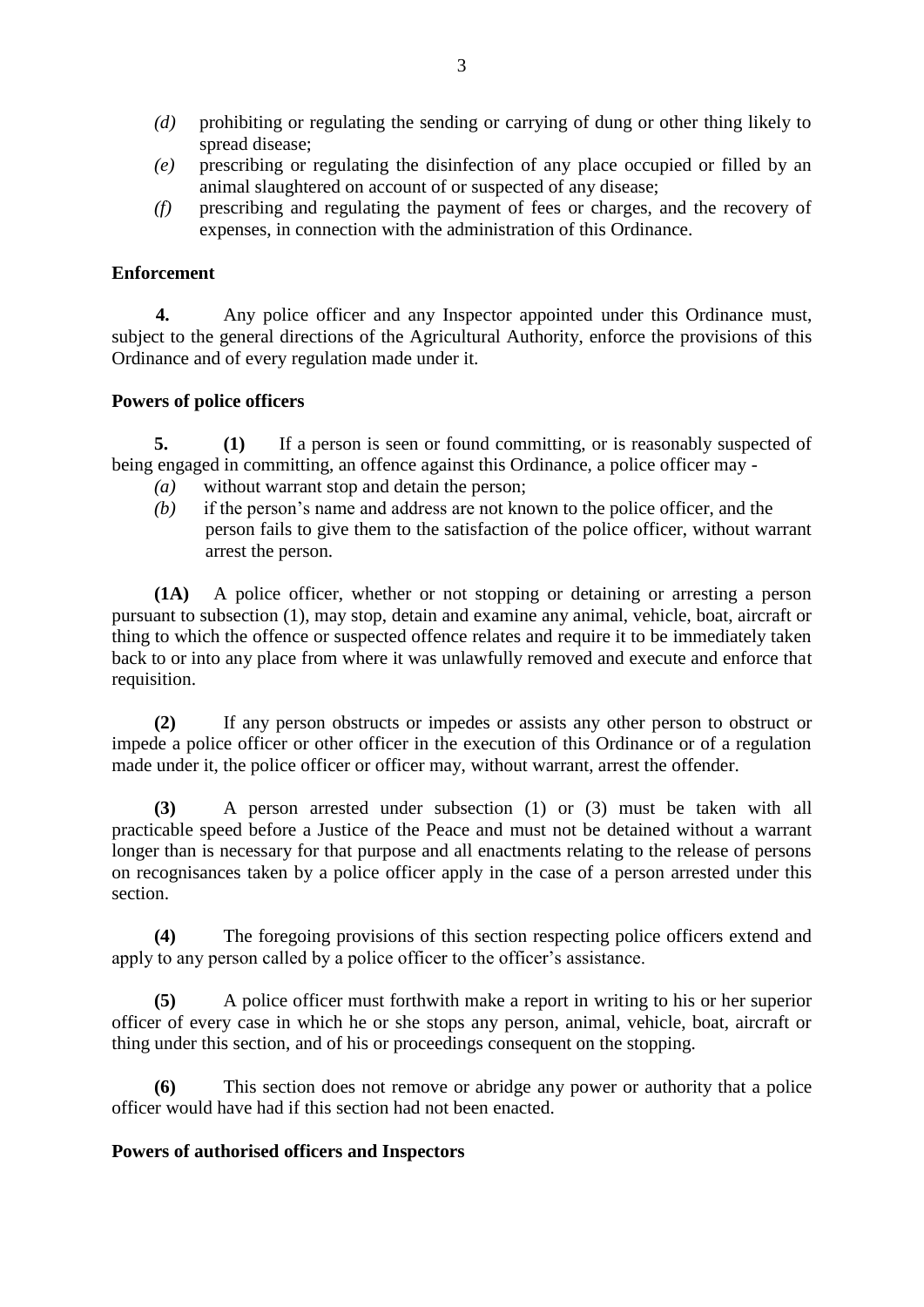**6.** Every authorised officer and every Inspector has, for the purposes of this Ordinance, all the powers which a police officer has under this Ordinance.

#### **Penalties for offences**

**7.** A person who commits an offence against this Ordinance or against any regulations made under it is liable on summary conviction to a fine of £5,000, or to imprisonment for 12 months, or both.

#### **Offences**

**8.** It is an offence for a person, without lawful authority or excuse, proof of which lies on the person —

- *(a)* to do anything in contravention of this Ordinance or of any regulations made under it;
- *(b)* when required to keep an animal separate as far as practicable or to give notice of disease with all practicable speed, to fail to do so;
- *(c)* to fail to give, produce, observe or do any notice, licence, regulation or thing, which the person is required to give, produce, observe or do;
- *(d)* to do anything which by this Ordinance or any regulation made under it is made or declared to be not lawful;
- *(e)* to do or omit anything the doing or omission of which is declared by this Ordinance or any regulation made under it to be an offence;
- *(f)* to refuse to any person acting in the execution of this Ordinance, or of any regulation made under it, admission to any land, building, place, vessel, pen, vehicle, aircraft or boat, which such a person is entitled to enter or examine, or to obstruct or impede such a person in the execution of his or her duty, or assists in any such obstructing or impeding;
- *(g)* to do any act with intent to evade the provisions of this Ordinance or any regulation made under it;
- *(h)* to offer or obtain, or attempt to offer or obtain, any licence, certificate or instrument that may be required of the person, by means of a false pretence; or
- *(i)* to make any declaration or statement false in any material particular.

Penalty: As provided in section 7.

#### **[ANIMALS \(DISEASES\)\(ASCENSION\)](file:///C:/Users/Wilson/Desktop/SH%20Environment%20&%20Natural%20Resources/%20/%20BankingOrdinance) ORDINANCE, 1944**

\_\_\_\_\_\_\_\_\_\_\_\_

## **ANIMALS (DISEASES)(ASCENSION) REGULATIONS, 1950** (Section 3)

#### TABLE OF CONTENTS

- 1. Citation
- 2. Interpretation
- 3. Licence to import animals
- 4. Importation of animals other than dogs or cats
- 5. Importation of dogs or cats from scheduled countries
- 6. Importation of dogs or cats from unscheduled countries
- 7. Animals infected with disease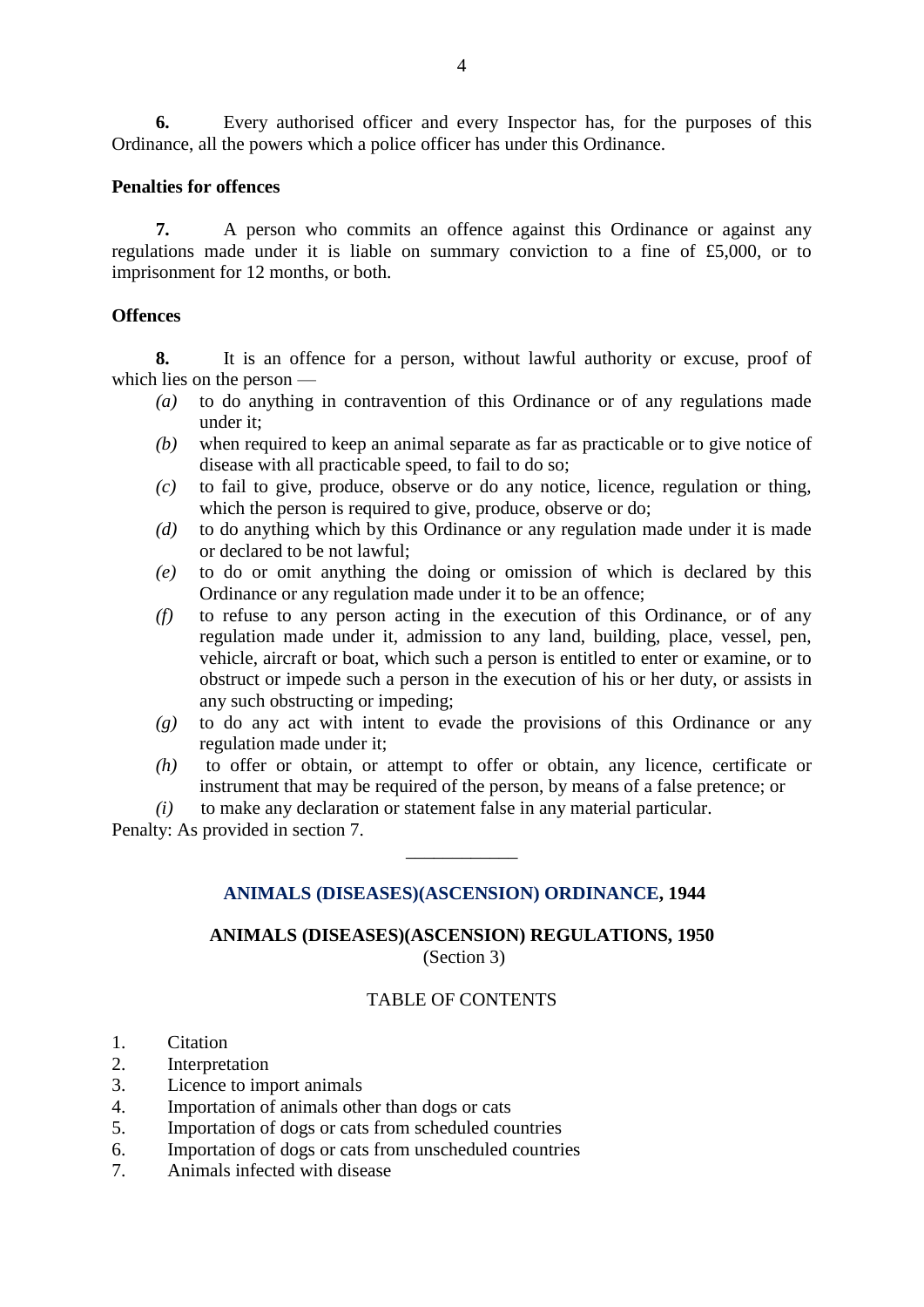- 9. Animal having scheduled disease
- 10. Power to seize animals
- 11. Procedure regarding animals seized under regulation 10
- 12. Notice of seizure
- 13. Quarantine areas
- 14. Slaughter of restricted animals for consumption
- 15. Notification of animal deaths
- 16. Control of animals, etc.
- 17. Movement of restricted animals
- 18. Offences
- 19. Scale of fees

20. Agricultural Authority emergency powers

First Schedule: Scheduled countries

Second Schedule: *Omitted*

Third Schedule: Fees

## **Citation**

**1.** These Regulations may be cited as the Animals (Diseases)(Ascension) Regulations, 1950.

## **Interpretation**

- **2.** In these Regulations, unless the context otherwise requires—
- **"domesticated animal"** means any cattle, donkey, horse, sheep, goat, pig, rabbit, poultry, cat, dog or other animal adapted to a life intimately associated with and advantageous to humans;
- **"effective wire cage muzzle"** means a muzzle of wire so constructed as to render it impossible for the animal wearing it to bite any person or animal but not so as to prevent the animal from breathing freely or lapping water;
- **"Health Standards"** means the standards set by the Committee under regulation 3(1)(a);
- **"infected area"** means any area declared by the Committee, by notice in the *Gazette*, to be an infected area in accordance with regulation 16;
- **"notifiable disease"** means any disease included in the latest updated list of notifiable diseases published by the World Organisation for Animal Health (OIE) and any other disease, identified as presenting or suspected to present, by the Agricultural Authority, a danger to animal and/or public health;
- **"parrot"** means any bird of the order Psittaciformes, including any of the birds commonly called parrots, parakeets, budgerigars, love birds, macaws, cockatoos, cockatiels, conures, lories and lorikeets;
- **"public place"** includes any street, highway, thoroughfare, bridge, park, garden or pleasure ground, and any unenclosed land or other place to which the public or any part of the public for the time being have access;
- **"restricted animal"** means any animal of any class or classes of animals, specified by the Committee, by notice in the *Gazette*, when declaring an area to be an infected area;
- **"scheduled country"** means a country listed in the First Schedule to these Regulations.

#### **Licence to import animals**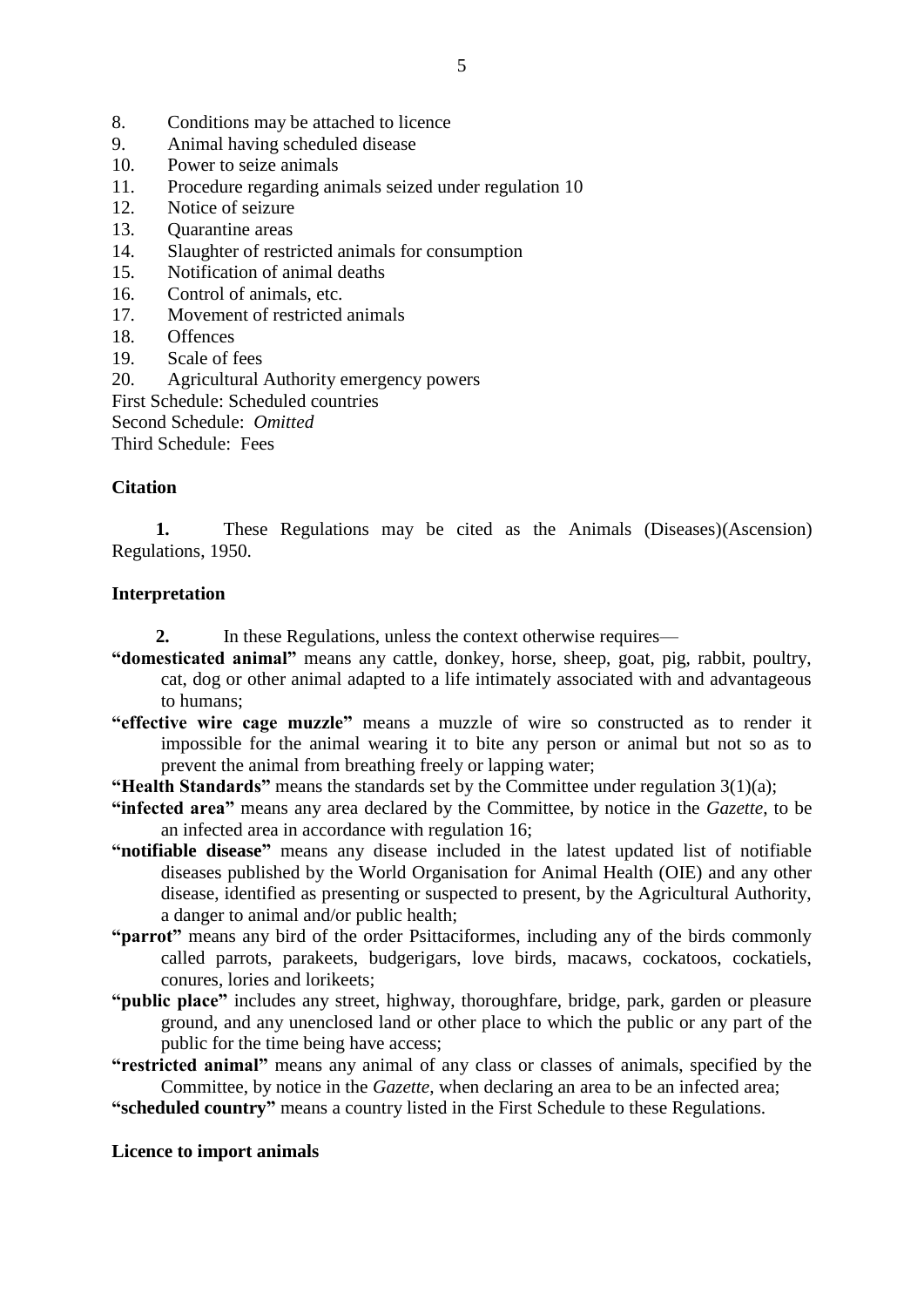- **3. (1)** No animal may be imported or brought into Ascension except—
- *(a)* under a licence previously granted by the Agricultural Authority, having regard to the conditions and requirements contained in the Health Standards prescribed by the Committee in respect of the importation of animals; and
- *(b)* upon production of a veterinary certificate at time of importation confirming compliance with the conditions and requirements contained in the Health Standards referred to in paragraph *(a)*.

**(2)** An application for a licence must be made in a form approved by the Agricultural Authority and is subject to the payment of fees as prescribed in the Third Schedule.

**(3)** Notwithstanding sub-regulation (1), no parrot or monkey may be imported into Ascension.

## **Importation of animals other than dogs or cats**

**4.** Any animal, other than a dog or cat, imported under a licence granted by the Agricultural Authority must be detained in quarantine at the expense of the owner, or other person having charge of the animal, for a period of not less than one month or more than 6 months.

## **Importation of dogs or cats from scheduled countries**

**5. (1)** Any dog or cat imported directly into Ascension from one of the countries specified in the First Schedule to these Regulations may be imported without detention in quarantine if—

- *(a)* the veterinary certificate is in full compliance with the conditions and requirements of the Health Standards;
- *(b)* the dog or cat is in good health and free from symptoms of infectious or contagious diseases; and
- *(c)* there has been no rabies among unquarantined dogs and cats or other animals in the country from which the dog or cat was exported during the 6 months immediately preceding the exportation of the dog or cat.

**(1A)**A dog or cat imported directly into Ascension from one of the countries specified in the First Schedule may be imported without detention in quarantine if it has been in quarantine in that country and has completed the full period of quarantine prescribed by that country before being exported to Ascension.

**(1B)** If any dog or cat so imported has during the period of transportation been in contact with any other cat or dog other than a dog or cat—

- *(a)* in respect of which a certificate in the terms required by sub-regulation (1) has been given; or
- *(b)* which has been released from quarantine in any of the countries specified in the First Schedule to these Regulations as being free of rabies,

the dog or cat must be detained in quarantine, at the expense of the owner, or other person having charge of the animal, for a period of not less than 6 months or more than 9 months.

**(2)** This regulation applies to a dog or cat imported directly into Ascension from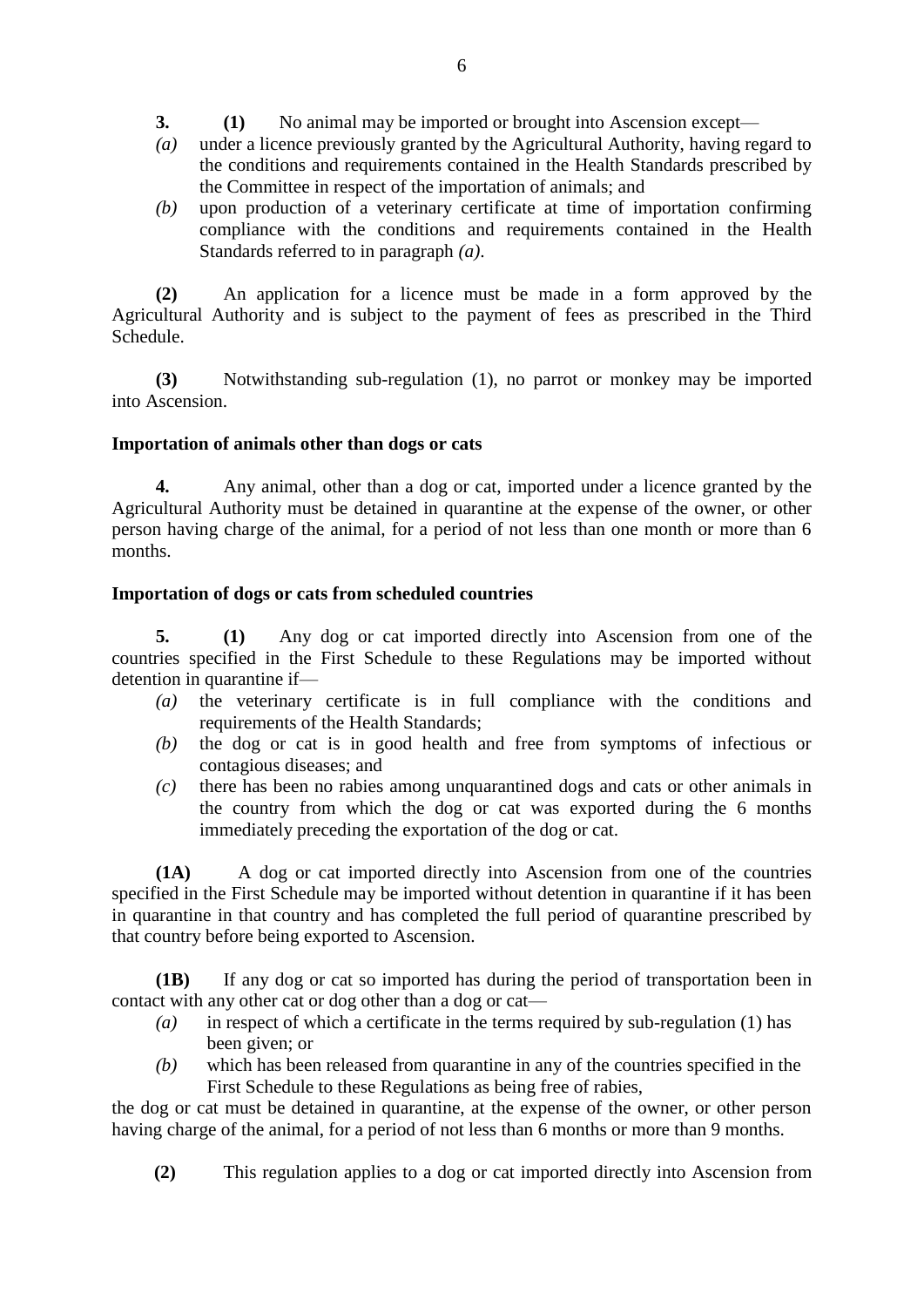St Helena or into St Helena from Ascension as if St Helena and Ascension were countries specified in the First Schedule.

## **Importation of dogs or cats from unscheduled countries**

**6.** The importation of any dog or cat into Ascension from any country not specified in the First Schedule is not permitted except through a country specified in the First Schedule and having fully satisfied the importation requirements of that country.

## **Animals infected with disease**

**7. (1)** If the authorised officer has reasonable cause to believe that any animal is showing symptoms of any infectious or contagious disease, the officer may, at his or her discretion and whether or not he or she has previously granted an import licence in respect of the animal,—

- *(a)* refuse to permit the introduction of the animal into Ascension; or
- *(b)* cause the animal to be detained in quarantine at the expense of the owner, or other person having charge of the animal, for a period of up to 9 months.

**(2)** An authorised officer who refuses to permit the introduction of an animal into St Helena is not liable for any loss caused to the owner or other person having charge of the animal.

#### **Conditions may be attached to licence**

**8.** The Agricultural Authority may insert in any licence granted under these Regulations approving the introduction into Ascension of any imported animal, any conditions considered necessary or desirable for regulating or prescribing—

- *(a)* the mode of introduction, and the period and method of detention and isolation of the animal;
- *(b)* the person or persons by whom and the premises on which the animal is to be detained and isolated;
- *(c)* the movement of the animal to the place of detention;
- *(d)* the confinement of the animal in a suitable hamper, crate, box or other receptacle, or the muzzling of the animal during its movements along a highway or thoroughfare;
- *(e)* the mode of isolation of the animal;
- *(f)* the notice to be given of the death or the loss of the animal, or of any matter arising in connection with the movement, detention or isolation of the animal, and the persons by whom and to whom the notice is to be given; and
- *(g)* generally in regard to any matter which the circumstances of the case reasonably require.

#### **Animal having notifiable disease**

**9.** Every person having in the person's possession or under the person's charge an animal infected or believed to be infected with any notifiable disease must—

- *(a)* keep that animal separate from animals not so infected until the animal is seized under regulation 10 or the Agricultural Authority orders otherwise; and
- *(b)* with all practicable speed give notice of the fact to the Agricultural Authority, to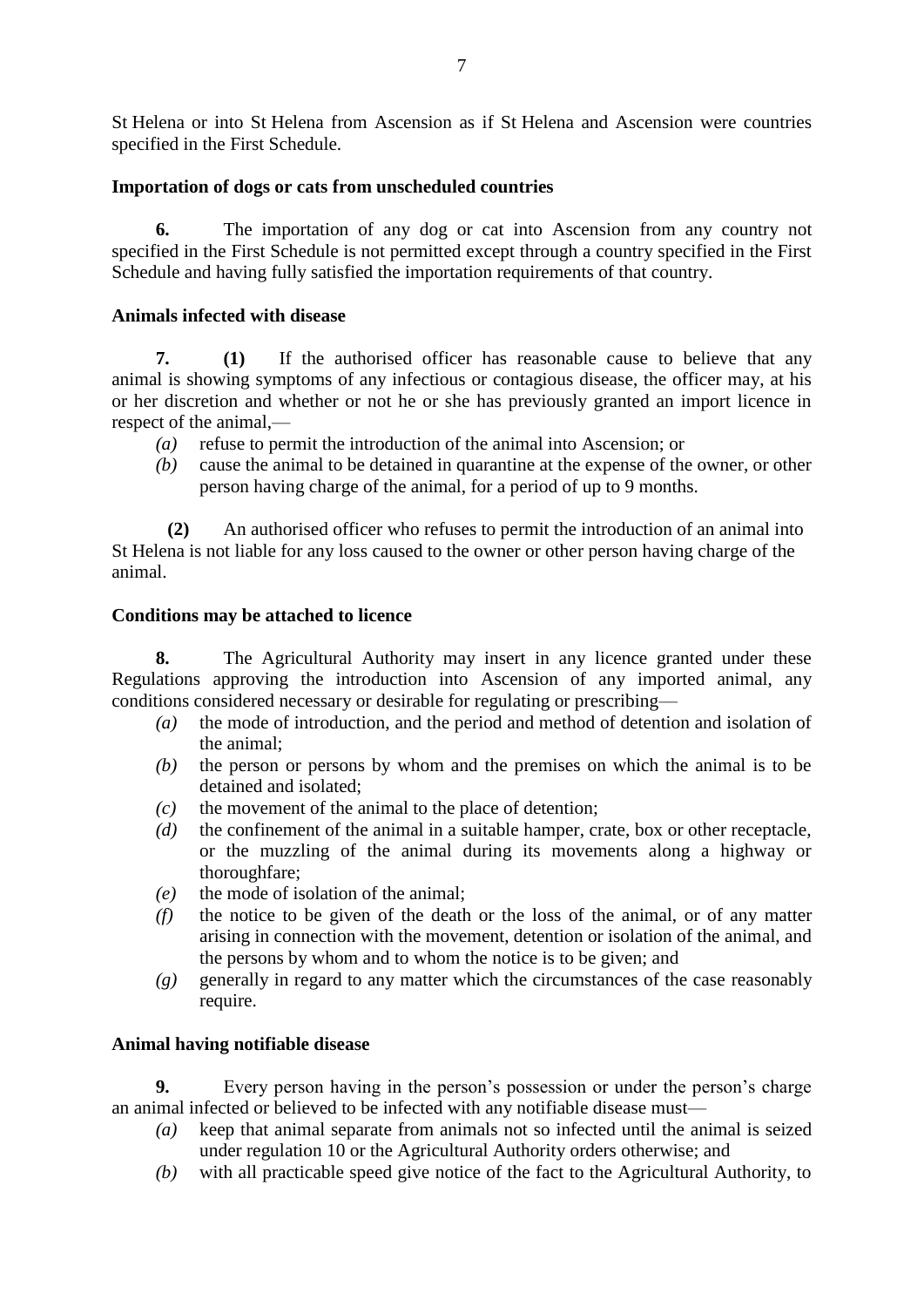the Chief Medical Officer, and to the police officer in charge of the nearest police station.

## **Power to seize animals**

- 10. An authorised officer or an Inspector may seize —
- *(a)* any animal imported in contravention of regulation 3;
- *(b)* any animal which is so kept as not to comply with any of the terms of the licence pursuant to which it was imported;
- *(c)* any animal which has been infected with any notifiable disease or has been exposed to such infection, or is reasonably suspected of having been so infected or exposed;
- *(d)* any animal which is not muzzled or kept under control in the manner directed by the Agricultural Authority.

# **Procedure regarding animals seized under regulation 10**

**11. (1)** If an animal is seized pursuant to regulation 10*(a)* or *(b)*, an authorised officer may –

- *(a)* detain the animal in quarantine, at the expense of the owner or person who imported the animal, for so long as the officer considers necessary; or
- *(b)*release the animal to the custody of that owner or person, subject to such conditions as the officer considers fit to impose.
- **(2)** When any animal is seized pursuant to regulation 10*(c) –*
- *(a)* the animal must be detained for any period the Agricultural Authority considers necessary in any place of isolation appointed by the Authority for the purpose,; and
- *(b)* if, having regard to the history, health or condition of the animal, the Agricultural Authority is of the opinion that it should be destroyed, the animal must be destroyed in a manner to cause as little pain as possible.

## **Notice of seizure**

**12. (1)** If any animal seized pursuant to regulation 10 is not destroyed or disposed of in the manner prescribed by regulation 11, there must be served on the owner or keeper of the animal, if known, a notice in writing stating that the animal has been seized and will be liable to be sold or destroyed if not claimed within 5 clear days after the service of the notice.

- (2) If –
- *(a)* the owner or keeper of any animal so seized does not claim it within 5 clear days of the service of a notice as aforesaid; or
- *(b)* the owner or keeper cannot be ascertained; and
- *(c)* in either case if the owner or keeper does not pay all the expenses incurred in the detention of the animal,

then within a reasonable period, the animal may be sold, or may be destroyed in a manner to cause as little pain as possible.

**(3)** If an animal is destroyed or sold pursuant to sub-regulation (2), the owner or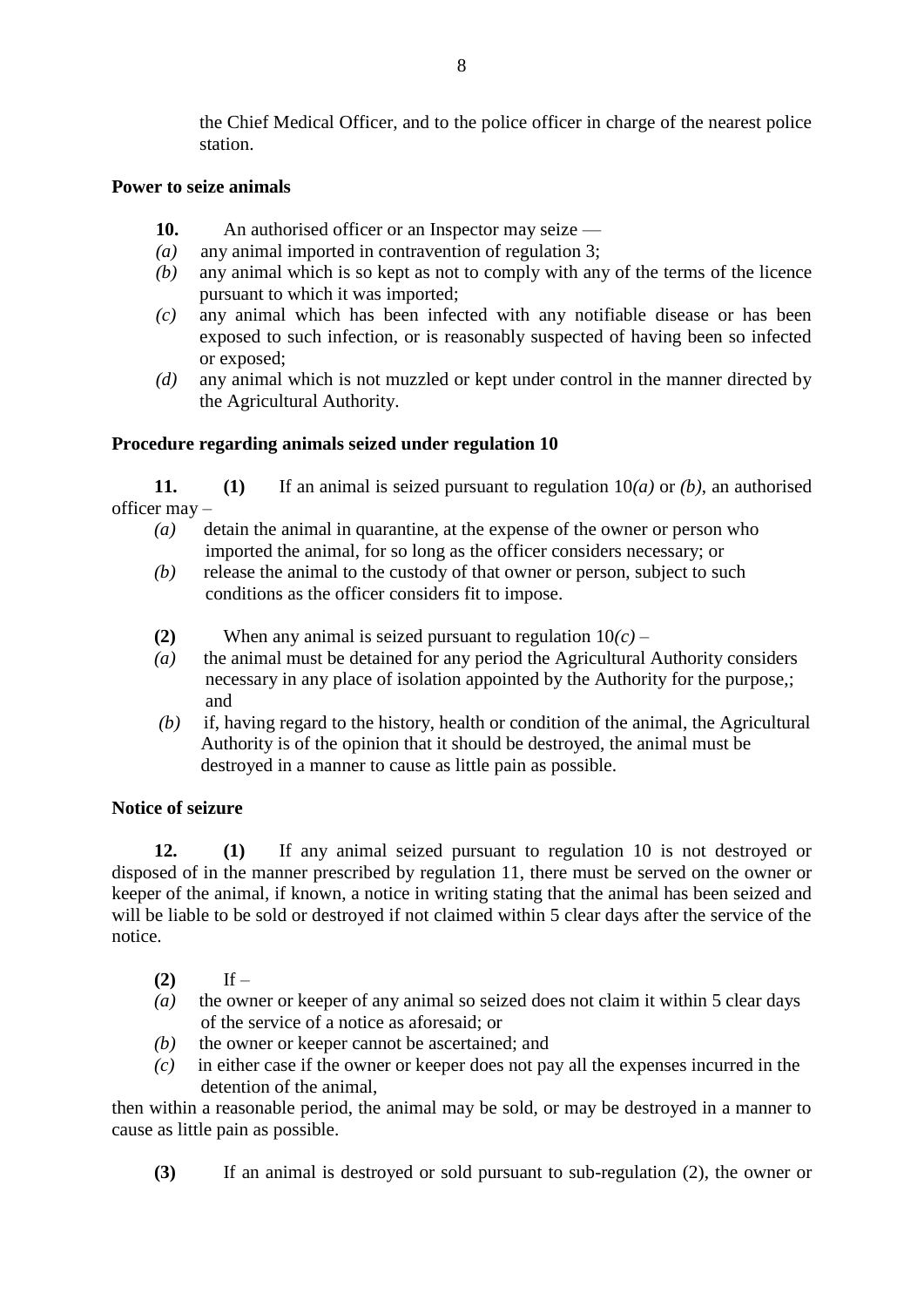keeper, if known, may be required to pay the expenses of the seizure, detention, and sale or destruction of the animal, or the balance remaining after deducting the proceeds of the sale, if any.

#### **Quarantine areas**

**13. (1)** The Committee may by notice in the *Gazette* declare any place to be a quarantine area for such period as it considers necessary.

**(2)** No person may under any pretext whatsoever enter any place which has been declared to be a quarantine area under sub-regulation (1) unless the person holds a written permit signed by the Agricultural Authority, who may attach to the permit any conditions the Authority considers necessary, and may grant or refuse a permit at his or her discretion.

- **(3)** Any person who -
- *(a)* enters any place which has been declared to be a quarantine area under sub regulation (1) without a permit issued in accordance with sub-regulation (2); or
- *(b)* being the holder of a permit, fails to carry out the conditions stated on it,

commits an offence.

Penalty: A fine of £5,000, or imprisonment for 12 months, or both.

## **Slaughter of restricted animals for consumption**

**14. (1)** No restricted animal in an infected area may be slaughtered for consumption.

**(2)** No restricted animal outside an infected area may be slaughtered for consumption except in accordance with the Food Safety (Products of Animal Origin) Regulations, 2017 made under the Food Safety Ordinance, 2016.

#### **Notification of animal deaths**

**15. (1)** If any domesticated animal dies from natural causes or through accident, the person who had the animal in the person's possession or under the person's charge must, within 24 hours, report the death of the animal to the Agricultural Authority.

**(2)** This regulation does not apply in respect of any animal which has been slaughtered in accordance with the Food Safety (Products of Animal Origin) Regulations, 2017 made under the Food Safety Ordinance, 2016 (SH).

#### **Control of animals, etc.**

**16. (1)** If the Committee has reasonable cause to suspect the presence of any notifiable disease in any area, the Committee may declare the area to be an infected area for any class or classes of animals they consider necessary.

**(2)** If the Committee has declared any area to be an infected area, the Agricultural Authority may—

*(a)* issue any instructions the Authority considers necessary for the purpose of controlling the movement of restricted animals or parts of them into, within or out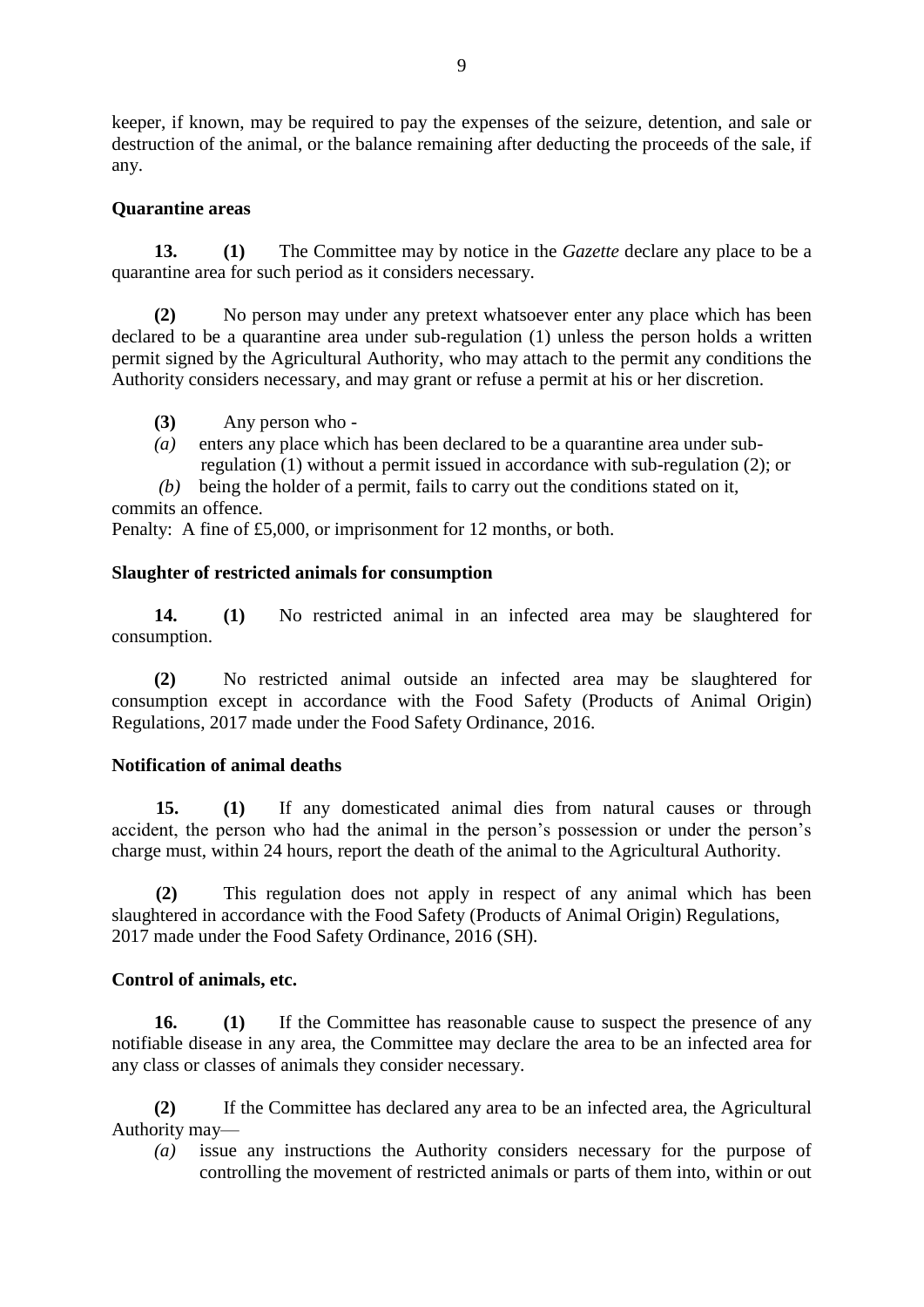of the area;

- *(b)* order any measures to be taken the Authority considers necessary for the cleaning and disinfecting of infected places or areas or parts of them;
- *(c)* order any measures to be taken the Authority considers necessary for the destruction, burial, disposal or treatment of carcases, fodder, litter, utensils, pens, animal-housing, drug or other things that are in an infected place or area or are removed from it.

**(3)** The Committee may at any time by notice in the *Gazette* direct that every animal or class of animals specified in the notice must at all times while—

- *(a)* in or on any public place- be efficiently muzzled with an effective wire cage muzzle; and
- *(b)* in or on any other place be kept under control by being—
	- (i) confined in a kennel or other enclosure from which the animal cannot escape;
	- (ii) secured to some premises by a collar and chain;
	- (iii) efficiently muzzled with an effective wire cage muzzle; or
	- (iv) accompanied by the owner or some person deputed by the owner and under effectual control.

**(4)** The words **"other place"** appearing in sub-regulation (3)*(b)* do not include any vessel unless it is alongside any wharf, quay, jetty or other public place.

#### **Movement of restricted animals**

**17. (1)** No person may move or cause to be moved any restricted animal or part of it into, within or out of an infected area, except under the authority of a written permit signed by the Agricultural Authority.

**(2)** The Agricultural Authority may grant or refuse such a permit at his or her discretion and impose on it any conditions the Authority considers necessary,

#### **Offences**

**18.** A person who contravenes or fails to comply with any of these Regulations, or any order, instruction, or direction given, or requirement imposed, under any of them commits an offence.

Penalty: A fine of £5,000 or imprisonment for 2 years, or both.

#### **Scale of fees**

**19.** The scale of fees set out in the Third Schedule to these Regulations is to be charged in respect of the several matters to which they relate.

#### **Agricultural Authority emergency powers**

**20. (1)** If the Agricultural Authority has reasonable cause to suspect the presence of any notifiable disease in any area, the Authority may declare the area to be an infected area under regulation 16 and/or a quarantine area under regulation 13 for a period of up to 72 hours or until a declaration has been made by the Committee under regulations 13 or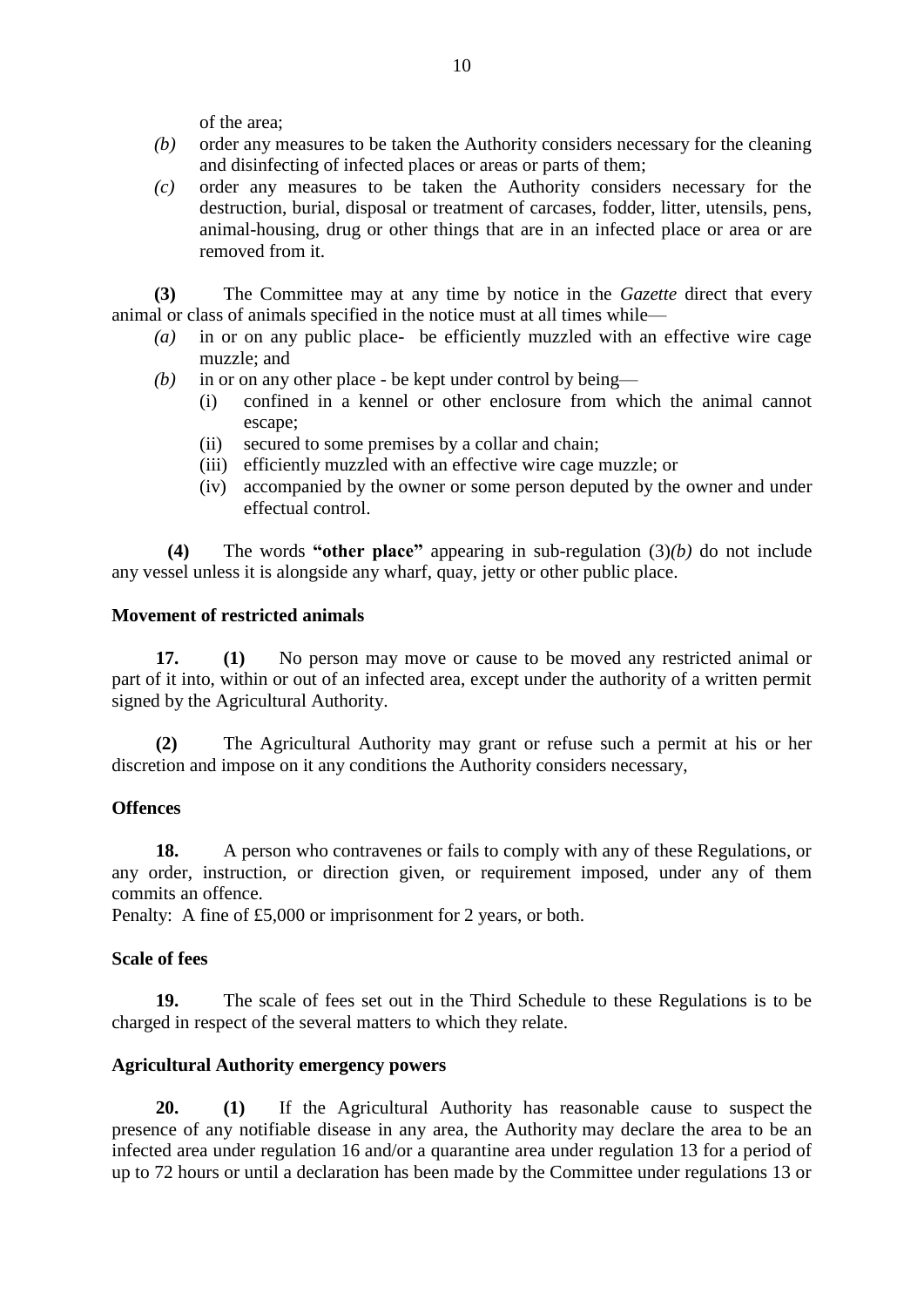16, whichever is the shorter period.

**(2)** Any area declared to be a quarantine area under sub-regulation (1) and any person, where appropriate, will be subject to regulation 13.

**(3)** Any area declared to be an infected area under sub-regulation (1) and any person, where appropriate, will be subject to regulation 16.

**(4)** Any area subject to a declaration by the Committee or the Agricultural Authority under this regulation or regulation 13 or 16 may be made subject to any exit or entry controls in relation to persons or animals that the Committee or the Agricultural Authority sees fit to impose for the purpose of preventing the spread of any notifiable disease.

#### **FIRST SCHEDULE**

(Regulation 3)

#### SCHEDULED COUNTRIES

Great Britain Northern Ireland Republic of Ireland

#### **SECOND SCHEDULE**

*Omitted*

#### **THIRD SCHEDULE**

(Regulation 19)

#### **FEES**

| 1.  | For the detention in quarantine of—                                         |                                |
|-----|-----------------------------------------------------------------------------|--------------------------------|
| (a) | Dogs and cats: per animal, for each day or part thereof                     | £3.30 plus the cost<br>of feed |
| (b) | All other animals, except birds: per group, for each day<br>or part thereof | £6.25 plus the cost<br>of feed |
| (c) | Birds: per flock, for each day or part thereof                              | £8.85 plus the cost<br>of feed |
| 2.  | On the grant of a licence to import—                                        |                                |
| (a) | Dogs and cats from Great Britain, Northern Ireland or the                   |                                |
|     | Republic of Ireland, per animal                                             | £110.00                        |
| (b) | Dogs and Cats from Ascension, per animal                                    | £55.00                         |
| (c) | All other animals from Great Britain, Northern Ireland or the               |                                |
|     | Republic of Ireland, per group                                              | £55.00                         |
| (d) | All other animals from Ascension, per group                                 | £25.00                         |

## **PROHIBITED ANIMALS (ASCENSION) REGULATIONS, 1967** (Ascension)